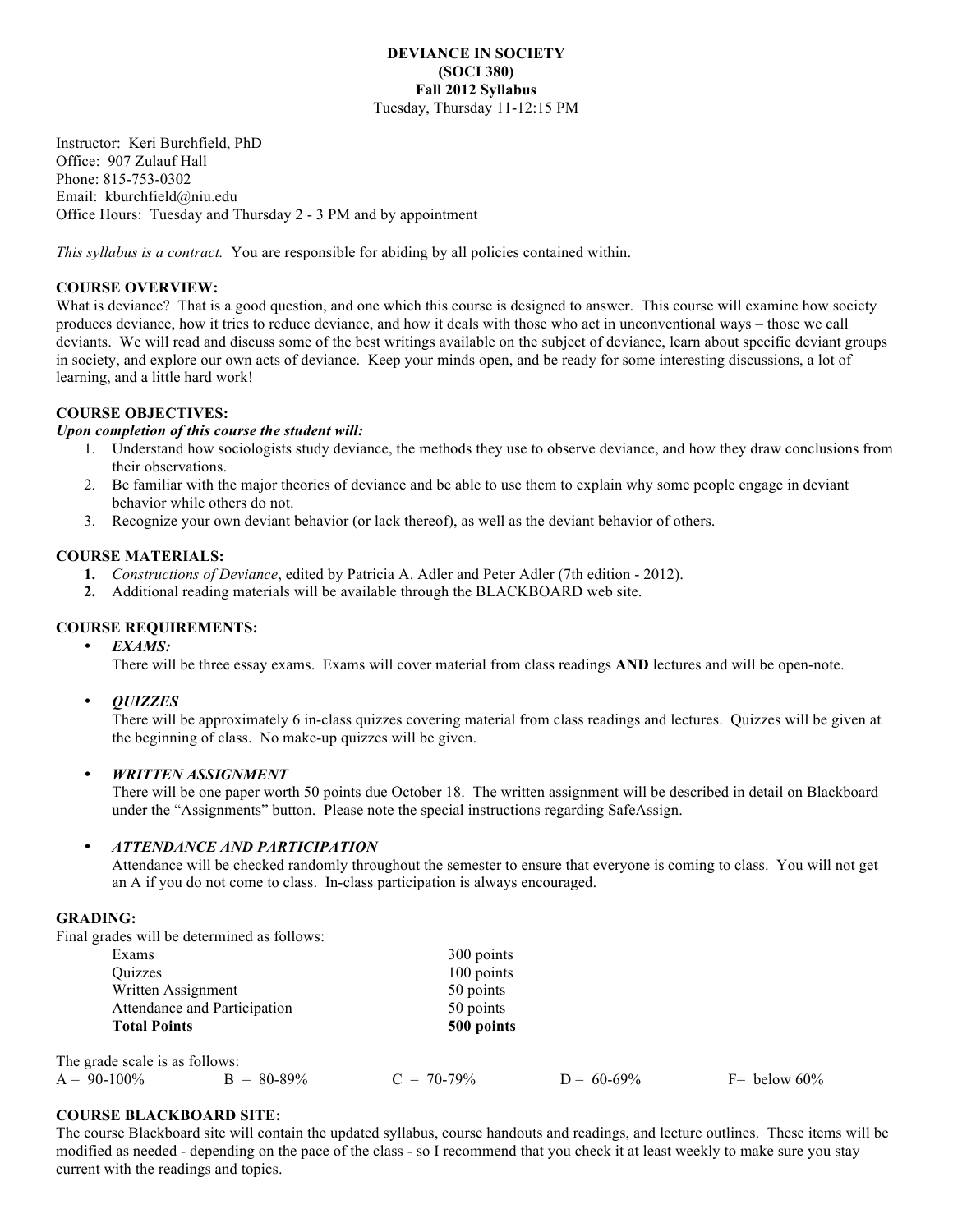# **OFFICE HOURS:**

I encourage office visits to discuss course material, assignments, or anything else you would like to talk about. Please stop by during regular office hours or contact me by email to set up an appointment; I can usually be available within one day of you contacting me. Please be advised, I will not discuss assignment or exam material via email. Such matters must be discussed in person.

# **COURSE EXPECTATIONS:**

This class *requires* preparation, attention and participation. **Preparation** means critically reading all assigned readings before class, checking Blackboard for any important announcements, and looking over the course schedule to know what we will be doing in class that day. **Attention** means engaging with the material, with me, and with your fellow students; it does not mean reading the newspaper, texting, sleeping or talking with friends. **Participation** means answering questions when asked of you, raising critical comments of the material (using the discussion questions I distribute as a guide), and asking your own questions when you do not understand something.

Attendance and participation are 10% of your grade. Take them seriously!

### **ATTENDANCE POLICY:**

Some professors do not care if you attend class. I do! This is an intensive class. I will record attendance randomly throughout the semester. *Anyone who arrives 15 or more minutes late will be recorded as absent.* If you know ahead of time that you have to be late or leave early, notify me the class period before. There are **no** excused absences. If you are not in class, and I take attendance, you will be marked as absent. 

If a student will be absent from classes for a week or more because of an accident, illness, or other emergency, instructors will be notified of the absence only if students or their parents request it through the Division of Student Affairs. Health Services will not release information about students unless they provide a written request.

Leaves of absence will be granted for volunteer services related to disaster relief in accordance with applicable Illinois statutes or executive orders issued by the State of Illinois in response to emergency situations. To initiate a leave of absence, students should contact their College Dean's office, or the vice provost (or the vice provost's delegate) for any student who has no college affiliation. Following the period of volunteer service, Registration and Records will facilitate reenrollment of the student.

In the case of an absence due to required attendance at a university-sponsored event such as a department trip, performing arts activity, ROTC function, or athletic competition, reasonable attempts shall be made by faculty members to allow the student to make up missed work. Both the sponsoring unit and the student should inform the faculty member as soon as possible in the semester in order for arrangements to be made for completing missed assignments, examinations or other required course work. The student is required to provide each instructor with an official notification in advance of the absence (e.g., a letter from the chair of the sponsoring department, the head of the sponsoring unit, or the coach).

Please note that **you** are responsible for obtaining notes and/or completing the work assigned and/or due on the days you are absent.

# **MAKE-UP AND LATE ASSIGNMENT POLICY:**

Exams, papers and assignments are due in class on the due date, **period**. I do not accept any assignments via email. Make-up exams may be granted only in the case of a *university-excused* absence (generally more than 5 days); please consult the Student Affairs website for further information: http://www.niu.edu/stuaff/StudentResources/student\_absences.shtml

# **ACADEMIC INTEGRITY:**

Good academic work must be based on honesty. The attempt of any student to present as his or her own work that which he or she has not produced is regarded by the faculty and administration as a serious offense. Students are considered to have cheated if they copy the work of another during an examination or turn in a paper or an assignment written, in whole or in part, by someone else. Students are responsible for plagiarism, intentional or not, if they copy material from books, magazines, or other sources without identifying and acknowledging those sources or if they paraphrase ideas from such sources without acknowledging them. Students responsible for, or assisting others in, either cheating or plagiarism on an assignment, quiz, or examination may receive a grade of F for the course involved and may be suspended or dismissed from the university.

In short, any form of cheating or plagiarism will not be tolerated.

*If you attempt to take credit for someone else's work, without giving that person due credit, you are guilty of plagiarism and will face the consequences described above. If you have questions about how to properly cite someone else's work, simply*  $ask!$ 

A faculty member has original jurisdiction over any instances of academic misconduct that occur in a course which the faculty member is teaching. The student shall be given the opportunity to resolve the matter in meetings with the faculty member and the department chair. If the facts of the incident are not disputed by the student, the faculty member may elect to resolve the matter at that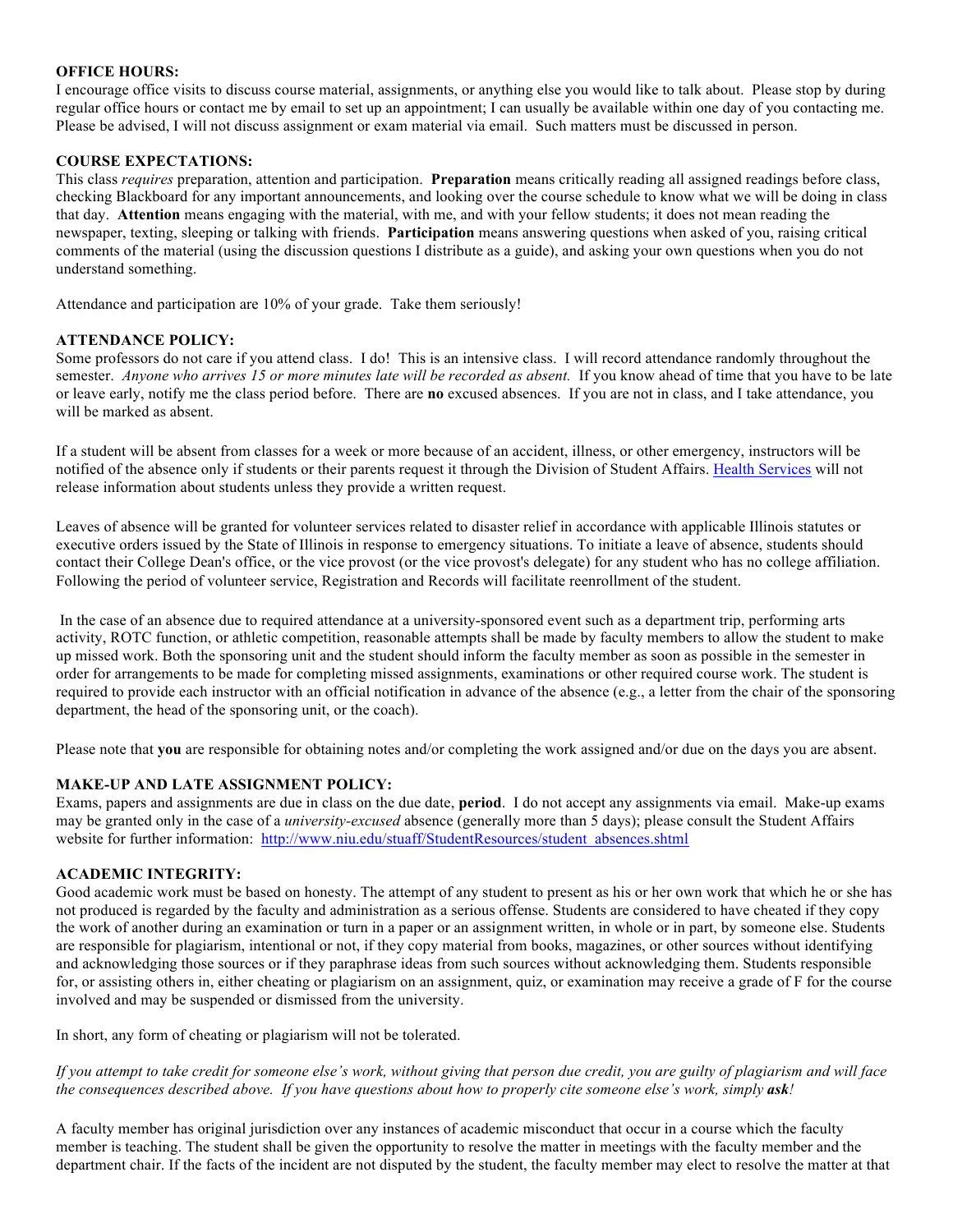level by levying a sanction no greater than an F for that course. The faculty member shall notify the student in writing whenever such action is taken, and the Office of Community Standards and Student Conduct shall receive a copy of the Academic Misconduct Incident Report indicating final disposition of the case, which will be placed in the student's judicial file. In all matters where the charge of academic misconduct is disputed by the student or if the faculty member feels a sanction greater than an F in the course is appropriate (such as repeated offenses or flagrant violations), the faculty member shall refer the matter to the Office of Community Standards and Student Conduct making use of the Academic Misconduct Incident Report. Additional sanctions greater than an F in a course can be levied only through the University Judicial System. With regards to finding the student either responsible or not responsible for his or her action, the ruling of the Judicial Hearing Board shall be binding. In cases where there is either a finding of responsibility or an admission of responsibility by the student, any recommendations by the hearing board regarding the course grade are non-binding on the instructor, who remains solely responsible for assigning a course grade, consistent with the policies set forth in the course syllabus.

### **ELECTRONIC DEVICES POLICY:**

Electronic devices are distracting to me and your fellow students. Just as important, they are distracting to **you**; your brain cannot multi-task as well as you think it can. If you are texting or surfing, you are not listening to valuable course material.

Laptop computers and other electronic devices are not permitted in class unless you have prior approval from me or the Disabilities Resource Center.

Please **turn-off** your electronic devices such cell phones, iPhones, Blackberries or iPads before class starts. Accordingly, you should never engage in any of the following during class time: reading or writing text/email messages; surfing the web; placing or receiving a voice call.

If you are caught engaging in text messaging, any **subsequent** violations of this electronic device policy will result in a 1 percentage point reduction in your final grade; you will not necessarily be given advanced notice of that outcome. Repeated violations of this policy may also result in the student being asked to leave the classroom or being forwarded to the Office of Community Standards  $\&$ Student Conduct.

### **DISABILITIES RESOURCE CENTER:**

A student who believes that reasonable accommodations with respect to course work or other academic requirements may be appropriate in consideration of a disability must (1) provide the required verification of the disability to the Disabilities Resource Center, (2) meet with the Disabilities Resource Center to determine appropriate accommodations, and (3) inform the faculty in charge of the academic activity of the need for accommodation. Students are encouraged to inform the faculty of their requests for accommodations as early as possible in the semester, but must make the requests in a timely enough manner for accommodations to be appropriately considered and reviewed by the university. If contacted by the faculty member, the staff of the Disabilities Resource Center will provide advice about accommodations that may be indicated in the particular case. Students who make requests for reasonable accommodations are expected to follow the policies and procedures of the Disabilities Resource Center in this process, including but not limited to the Student Handbook.

A wide range of services can be obtained by students with disabilities, including housing, transportation, adaptation of printed materials, and advocacy with faculty and staff. Students with disabilities who need such services or want more information should contact the Disabilities Resource Center at 815-753-1303 or visit their website at http://niu.edu/disability/

#### **COURSE FEE**

There is a nominal course fee in this class. The fee is used to support material stored on SOCQRL computer systems. The Sociology lab (DuSable 222) is available for students in to download and print lecture notes, reserve readings, conduct research for projects, etc. In general, the size of the fee represents the amount of lab use anticipated.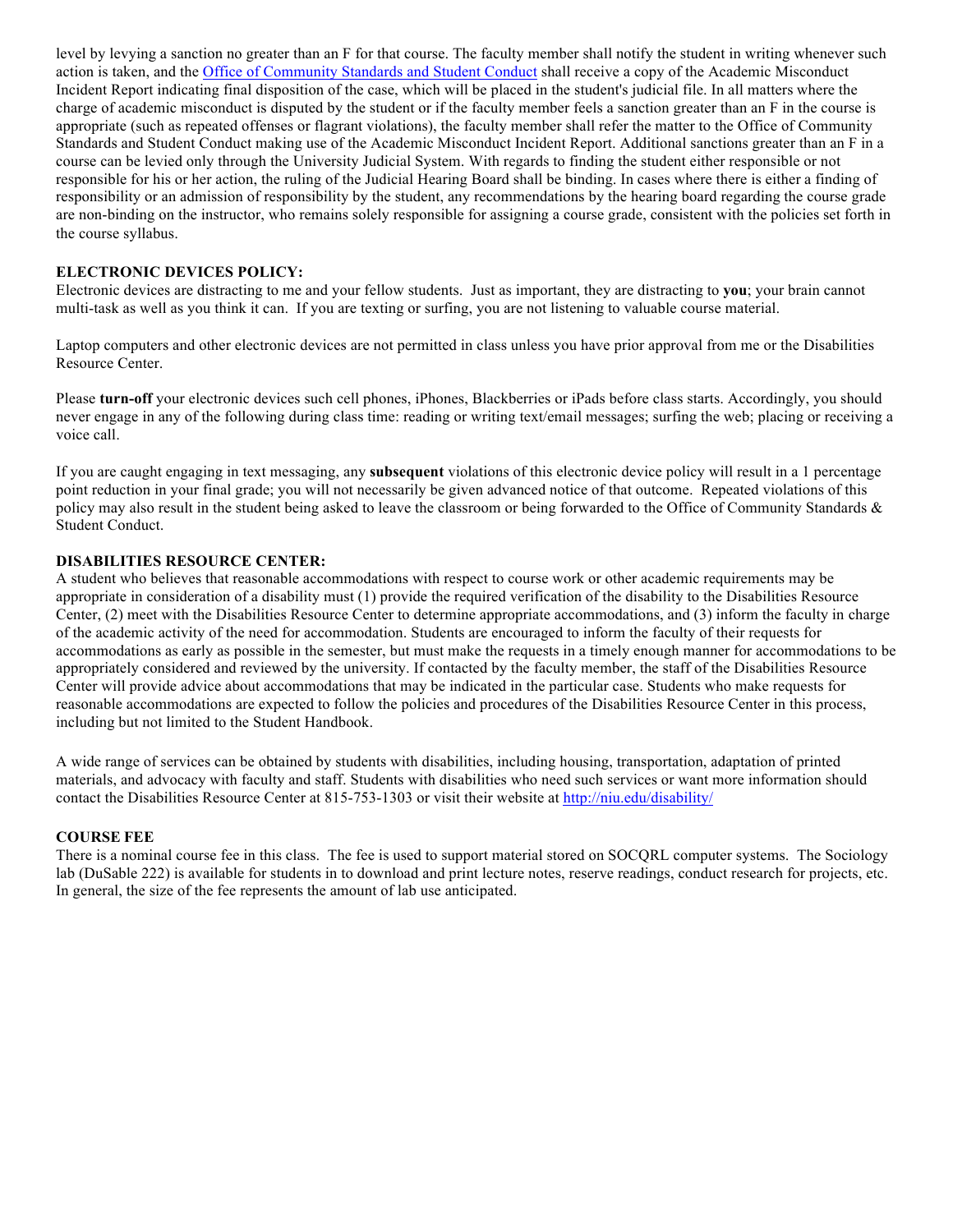| <b>COURSE SCHEDULE: Lecture Plan and Assigned Readings (subject to change)</b> |
|--------------------------------------------------------------------------------|
|--------------------------------------------------------------------------------|

| <b>Theme</b>                                                  | <b>Dates</b>    | <b>Reading Assignment</b>                                                                                                                                 |  |  |  |  |
|---------------------------------------------------------------|-----------------|-----------------------------------------------------------------------------------------------------------------------------------------------------------|--|--|--|--|
| <b>COURSE INTRODUCTION</b>                                    | August 28       | No reading                                                                                                                                                |  |  |  |  |
|                                                               |                 |                                                                                                                                                           |  |  |  |  |
| <b>Identifying Deviance</b>                                   |                 |                                                                                                                                                           |  |  |  |  |
| <b>DEFINING DEVIANCE</b>                                      | August 30       | Adler and Adler: General Introduction                                                                                                                     |  |  |  |  |
|                                                               |                 | Defining Deviance                                                                                                                                         |  |  |  |  |
| <b>THE FUNCTIONS OF</b>                                       | September 4     | A Typology of Deviance Applied to Ten Middle Class Norms<br>Adler and Adler: On the Sociology of Deviance                                                 |  |  |  |  |
| <b>DEVIANCE</b>                                               |                 | Functionalism: The Normal and the Pathological                                                                                                            |  |  |  |  |
| <b>FILM</b>                                                   | September 6     | <b>Brother's Keeper</b>                                                                                                                                   |  |  |  |  |
|                                                               |                 |                                                                                                                                                           |  |  |  |  |
| <b>Theories of Deviance</b>                                   |                 |                                                                                                                                                           |  |  |  |  |
| <b>THEORIES OF DEVIANCE</b>                                   | September 11    | Adler and Adler: Theories of Deviance                                                                                                                     |  |  |  |  |
|                                                               |                 |                                                                                                                                                           |  |  |  |  |
| <b>THEORETICAL</b>                                            | September 13-18 | Adler and Adler: Social Structure and Anomie,                                                                                                             |  |  |  |  |
| <b>PERSPECTIVES OF</b>                                        |                 | Social Power: Conflict Theory of Crime                                                                                                                    |  |  |  |  |
| <b>DEVIANCE I</b>                                             |                 |                                                                                                                                                           |  |  |  |  |
|                                                               |                 |                                                                                                                                                           |  |  |  |  |
| <b>THEORETICAL</b>                                            | September 20-25 | Adler and Adler: Differential Association                                                                                                                 |  |  |  |  |
| <b>PERSPECTIVES OF</b>                                        |                 | Control Theory of Deviance                                                                                                                                |  |  |  |  |
| <b>DEVIANCE II</b>                                            |                 | Relativism: Labeling Theory<br>The Constructionist Stance                                                                                                 |  |  |  |  |
| <b>REVIEW</b>                                                 | September 27    |                                                                                                                                                           |  |  |  |  |
| EXAM <sub>1</sub>                                             | October 2       |                                                                                                                                                           |  |  |  |  |
|                                                               |                 |                                                                                                                                                           |  |  |  |  |
|                                                               |                 |                                                                                                                                                           |  |  |  |  |
| <b>Constructing Deviance</b><br><b>CONSTRUCTING DEVIANCE:</b> | October 4       | Adler and Adler: Constructing Deviance                                                                                                                    |  |  |  |  |
| <b>MORAL ENTREPRENEURS</b>                                    |                 | Failure to Launch: Why do Some Social Issues Fail to Detonate Moral Panics?                                                                               |  |  |  |  |
|                                                               |                 | Via BLACKBOARD: Moral Entrepreneurs by Howard Becker                                                                                                      |  |  |  |  |
|                                                               |                 | Via BLACKBOARD: The "Discovery" of Child Abuse by Stephen J. Pfohl                                                                                        |  |  |  |  |
|                                                               |                 |                                                                                                                                                           |  |  |  |  |
| <b>CONSTRUCTING DEVIANCE:</b>                                 | October 9       | Adler and Adler: The Saints and the Roughnecks                                                                                                            |  |  |  |  |
| <b>RACIAL AND GENDERED</b>                                    |                 | Gender, Race and Urban Policing                                                                                                                           |  |  |  |  |
| <b>CONCEPTIONS</b>                                            |                 | Homophobia and Women's Sport                                                                                                                              |  |  |  |  |
|                                                               |                 | The Mark of a Criminal Record                                                                                                                             |  |  |  |  |
| <b>The Deviant Identity</b>                                   |                 |                                                                                                                                                           |  |  |  |  |
| <b>DEVIANT IDENTITY</b>                                       | October 11      | Adler and Adler: Deviant Identity                                                                                                                         |  |  |  |  |
|                                                               |                 | The Adoption and Management of a "Fat" Identity                                                                                                           |  |  |  |  |
|                                                               |                 | <b>Becoming Bisexual</b>                                                                                                                                  |  |  |  |  |
|                                                               |                 | Anorexia Nervosa and Bulimia                                                                                                                              |  |  |  |  |
| <b>STIGMA MANAGEMENT</b>                                      | October 16      | Adler and Adler: Negotiating White Power Activist Stigma                                                                                                  |  |  |  |  |
|                                                               |                 | Fitting in and Fighting Back: Homeless Kids' Stigma Management Strategies<br>Collective Stigma Management and Shame: Avowal, Management, and Contestation |  |  |  |  |
| <b>FILM</b>                                                   | October 18      | Sound and Fury                                                                                                                                            |  |  |  |  |
| <b>DEVIANCE AS A CAREER</b>                                   | October 23      | Adler and Adler: Deviant Careers                                                                                                                          |  |  |  |  |
|                                                               |                 | Deciding to Commit a Burglary                                                                                                                             |  |  |  |  |
|                                                               |                 | Via BLACKBOARD: Careers in Deviance by Joel Best and David Luckenbill                                                                                     |  |  |  |  |
| <b>EXITING DEVIANCE</b>                                       | October 25      | Adler and Adler: Shifts and Oscillations in Deviant Careers: Upper-level Drug Dealers and                                                                 |  |  |  |  |
|                                                               |                 | Smugglers                                                                                                                                                 |  |  |  |  |
|                                                               |                 | Obstacles to Exiting Emotional Disorder Identities                                                                                                        |  |  |  |  |
| <b>STIGMA REVISITED</b>                                       | October $30 -$  | Via BLACKBOARD: Exiting Child Molesting<br>In-class Exercise and Assignment                                                                               |  |  |  |  |
|                                                               | November 1      |                                                                                                                                                           |  |  |  |  |
| EXAM <sub>2</sub>                                             | November 6      |                                                                                                                                                           |  |  |  |  |
|                                                               |                 |                                                                                                                                                           |  |  |  |  |
| <b>Types of Deviance</b>                                      |                 |                                                                                                                                                           |  |  |  |  |
| <b>RESEARCHING DEVIANCE</b>                                   | November 8      | Adler and Adler: Studying Deviance                                                                                                                        |  |  |  |  |
|                                                               |                 | Survey of Sexual Behavior of Americans                                                                                                                    |  |  |  |  |
|                                                               |                 | Researching Dealers and Smugglers                                                                                                                         |  |  |  |  |
| <b>SEX</b>                                                    | November 13     | Adler and Adler: Autoerotic Sexual Asphyxia                                                                                                               |  |  |  |  |
|                                                               |                 | Trading Sex for Crack: Gender and Power<br>Sexual Assault on Campus                                                                                       |  |  |  |  |
|                                                               | November 15     | Class canceled                                                                                                                                            |  |  |  |  |
| <b>THE BODY</b>                                               | November 20     | Adler and Adler: Cyber-communities of Self-Injury                                                                                                         |  |  |  |  |
|                                                               |                 | Via BLACKBOARD: Non-mainstream Body Modification: Genital Piercing, Burning, and                                                                          |  |  |  |  |
|                                                               |                 | Cutting by James Myers                                                                                                                                    |  |  |  |  |